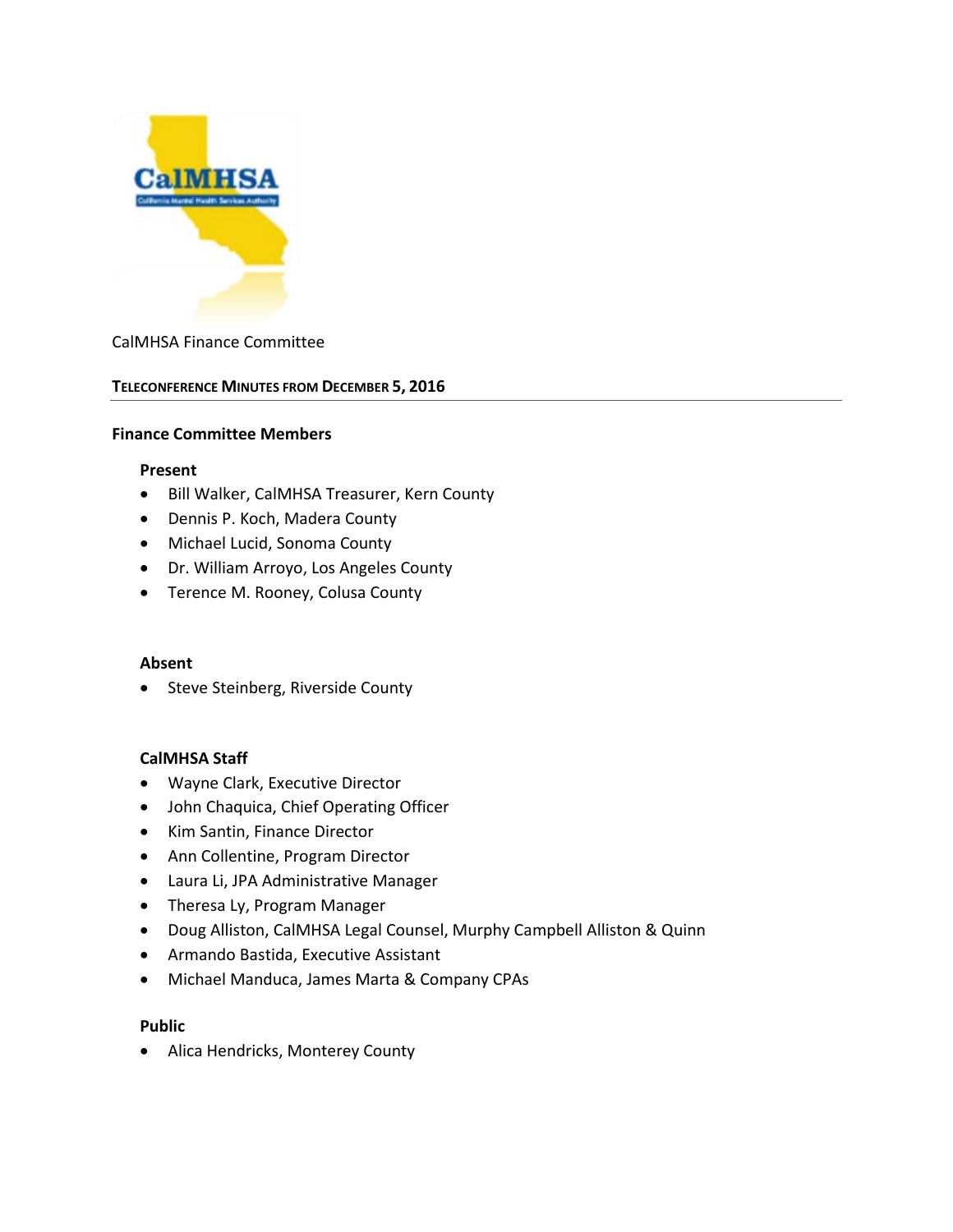## 1. **Call to Order**

The CalMHSA Finance Committee teleconference was called to order at 3:04 p.m. on December 5, 2016 by Finance Committee Chair Bill Walker, Kern County.

## 2. **Roll Call and Public Comment Instructions**

JPA Administrative Manager, Laura Li, CalMHSA, called roll and a quorum was established. All participants were asked to introduce themselves. Treasurer, Bill Walker, Kern County, proceeded to review the public comment instructions, noting that items not on the agenda would be reserved for public comment at the end of the meeting.

## 3. **Consent Calendar**

Treasurer, Bill Walker asked the committee for any changes to the following items:

## Routine Matters:

- Minutes from the November 14, 2016 Finance Committee Teleconference
- Program Payments

The Finance Committee changed the action for item 5 on page 6 of the November 14, 2016 minutes in order to clarify the action.

## **Action: Approval of the consent calendar.**

## **Motion: William Arroyo, Los Angeles County Seconded: Michael Lucid, Sonoma County**

Public comment was heard from the following individual(s): *None*

## 4. **Review of Draft Financial Audit**

Treasurer, Bill Walker provided a thorough review of the programs and financial highlights for Fiscal Year ending June 30, 2016, and indicated a summary of the private funding project can be found on page 21 and 22. Kim Santin, Finance Director provided overview of Subsequent Events, which could be found on page 33. Ms. Santin noted as it relates to the DHCS audit, DHCS has made a demand of CalMHSA, which is being disputed and taken into mediation.

**Action: Finance Committee to discuss and/or recommend to the Board of Directors filing of the draft Financial Audit.**

**Motion: Dennis P. Koch, Madera County Seconded: William Arroyo, Los Angeles County**

Public comment was heard from the following individual(s): *None*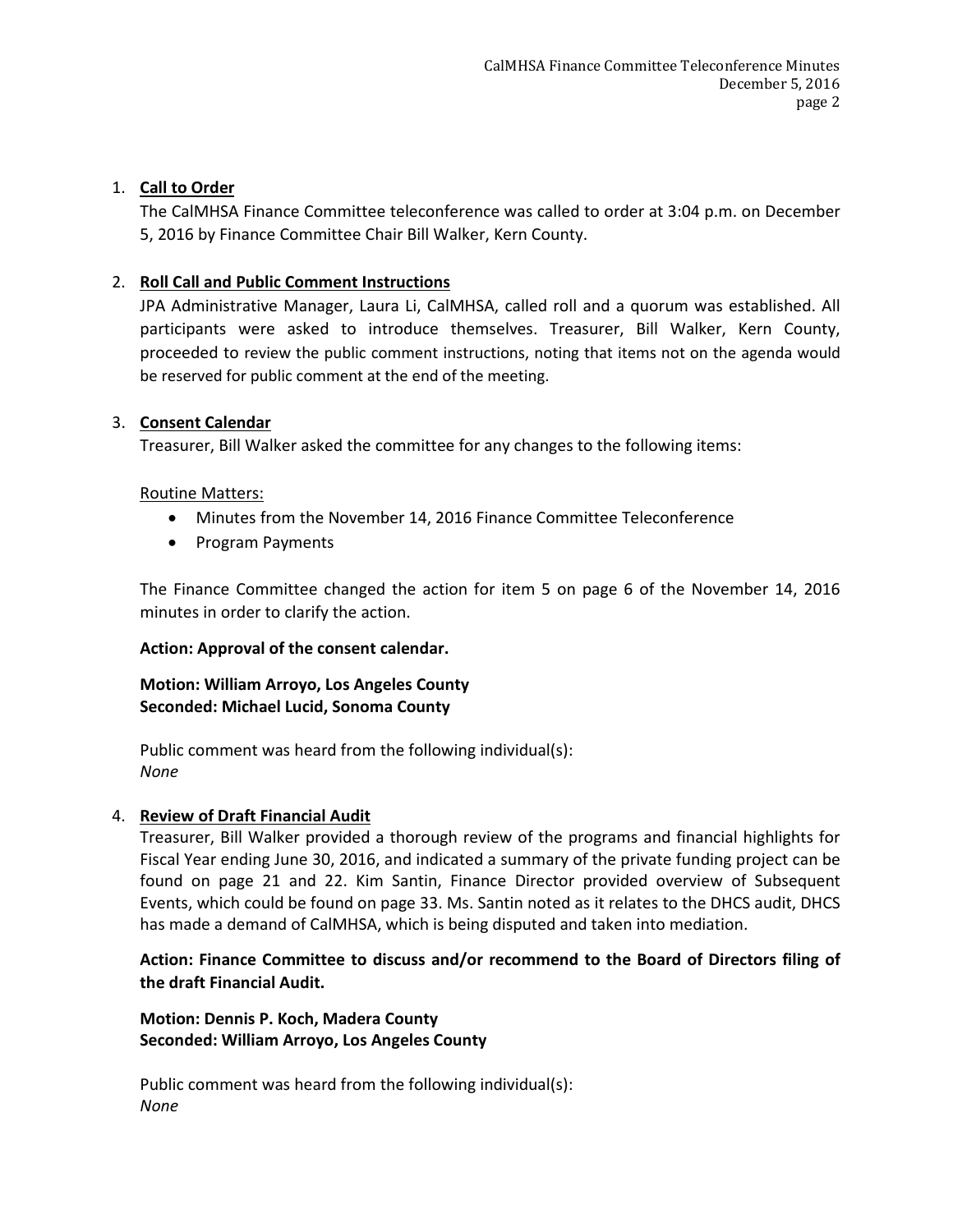### 5. **CalMHSA Financial Statement for Quarter Ending September 30, 2016** Item was not discussed.

**Action: Approval of the CalMHSA Financial Statement for the quarter ending September 30, 2016 for presentation at the next scheduled Board of Directors meeting.**

**Motion: None Seconded: None**

Public comment was heard from the following individual(s):

*None*

## 6. **Complexities Related to Non-paying Counties**

Treasurer, Bill Walker provided a review of the complexities related to non-paying counties. Mr. Walker presented the two recommendations to the committee and opened for discussion. As discussion ensued, there was a request to staff to revise the first two sentences of the first recommendation for clarity. There were concerns with the second recommendation and its viability. Due to the previously mentioned revisions, the committee directed staff to amend the previous meeting minutes to reflect clarifying language discussed at this meeting. Additionally, all members agree in principle to concepts proposed, however determined it best to table the item until such time it had been fully vetted by the Finance and Executive Committee, followed by presenting at the February 2017 Board meeting.

## **Action: Tabled and to be presented to the Board at the February 2017 Board meeting.**

## **Motion: None Second: None**

Public comment was heard from the following individual(s): *None*

# 7. **CalMHSA Executive Director Finance Report**

Executive Director, Wayne Clark, spoke with individual County Directors during the CSAC Annual conference regarding their support for the 1% distribution formula. Dr. Clark found that many did support, therefore will further discuss with CBHDA in hopes of a collaborative effort to seek support from CSAC. The Committee felt it was important to inform members that CalMHSA was not giving up on seeking 1%.

# **Action: None, information only.**

Public comment was heard from the following individual(s): *None*